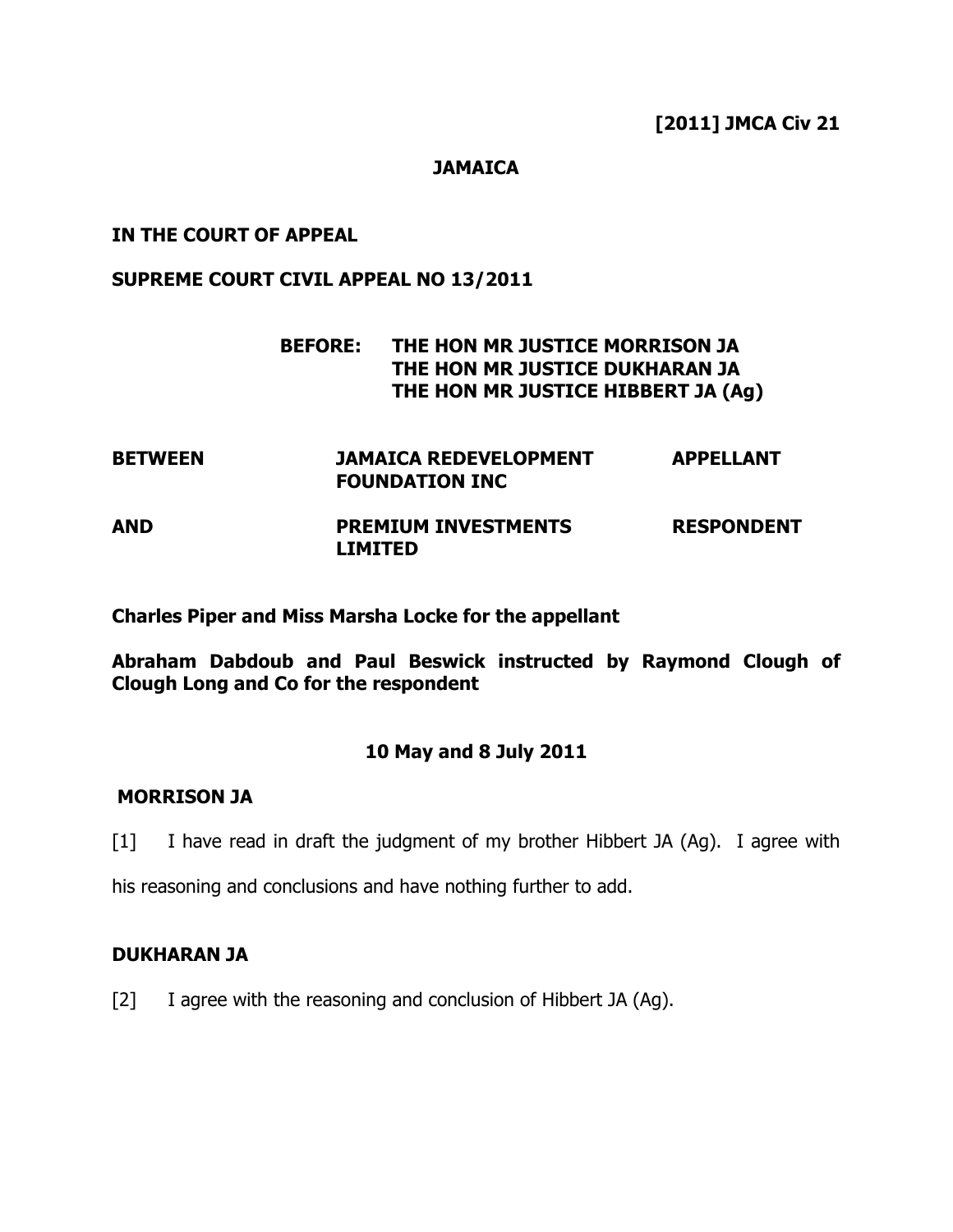# HIBBERT JA (Ag)

[3] The financial crisis of the 1990s and the subsequent acquisition of debt portfolios triggered many suits in our courts. One such suit was brought by Premium Investments Limited (in liquidation), hereinafter called Premium Investments, against Jamaica Redevelopment Foundation Inc. (J.R.F.). This suit was brought by way of a fixed date claim form, filed on 13 September 2007 and supported by an affidavit of Douglas Chambers, the then liquidator of Premium Investments. In that claim the following orders were sought:

- "1. That the Defendant do give to the Claimant a full account of all monies alleged by the Defendant to be owing by the Claimant to the Defendant such  $account(s)$  to commence from the  $1<sup>st</sup>$  day of December 1993 up to the present time.
- 2. That such account(s) be given by the Defendant to the Claimant in respect of each and every loan or advance made to the claimant in respect of which the Defendant alleges that the claimant is indebted to it including the following particulars:
	- (a) The date on which each and every loan or advance was made to the Claimant, the amount of the principal of each and every such loan or advance, the rate per centum per annum of interest charged in respect of each and every such loan or advance;
	- (b) The amount of each and every payment already paid by the Claimant and/or anyone else on behalf of the Claimant in respect of each and every such loan and the date on which each such payment was made and the manner in which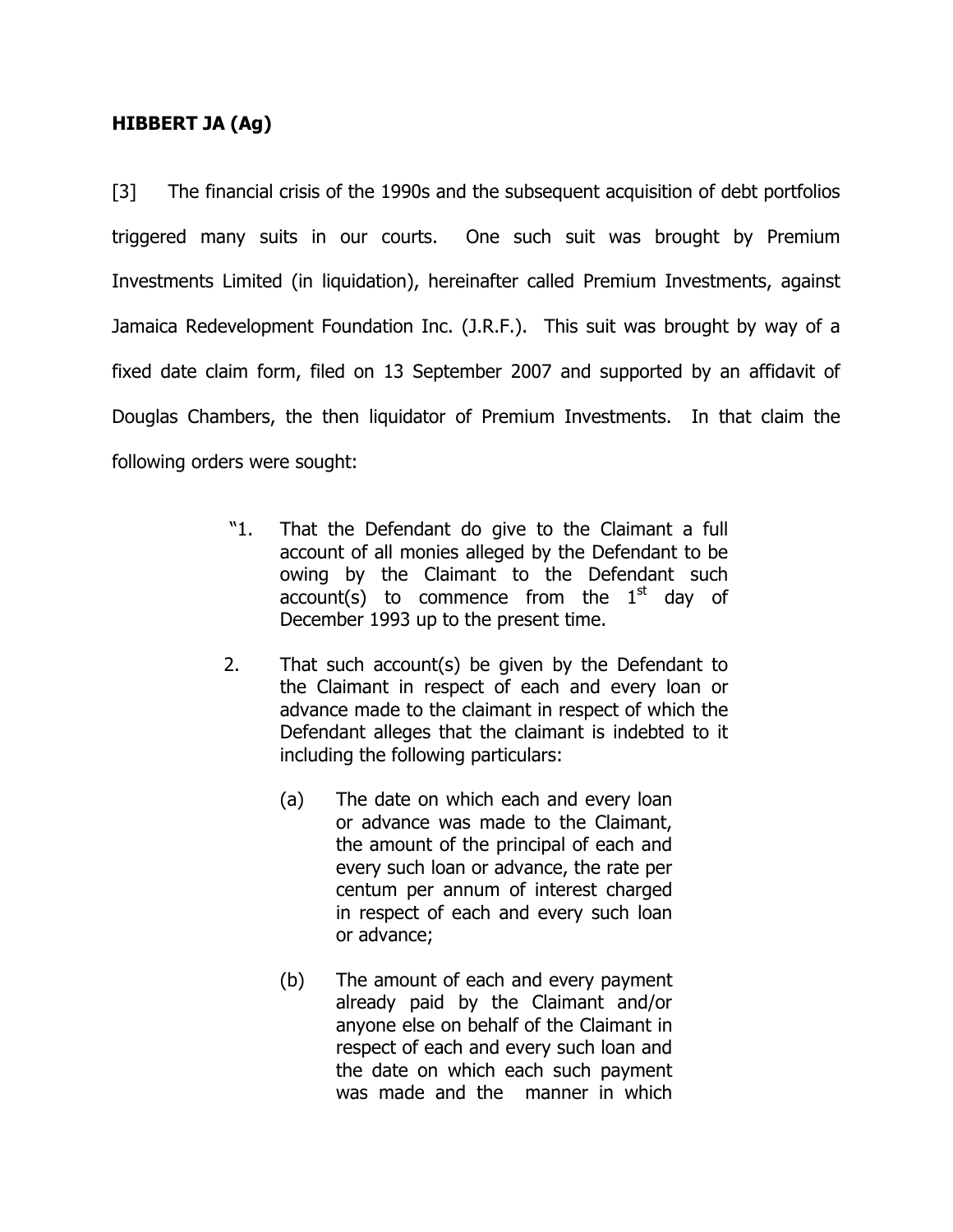each and every such payment was appropriated or applied.

- (c) The amount of each and every sum claimed to be due to the Defendant by the Claimant but unpaid, the date upon which it became due, and the amount of interest due and unpaid in respect of every such sum.
- (d) The amount of every such sum not yet due which remains outstanding, and the date on which it will become due;
- (e) The manner in which interest is computed (simple or compound) in respect of each and every such loan or advance and the rests [sic] at which it is applied or computed.
- 3. An injunction to restrain the Defendant whether by itself or by its directors, officers, servants or agents or otherwise howsoever from dealing with or disposing of the lands owned by the Claimant comprised in Certificates of Title registered at Volume 1127, Folio 995, Volume 1206 Folio 261 and Volume 1218 Folio 285 of the Register [sic] of Titles (which are subject to a Registered Mortgage which the Defendant claims to own) until the final determination of this action.
- 4. Costs.
- 5. Such other relief as this Court deems just."

[4] A further affidavit of Douglas Chambers was filed on 17 September 2007. In response to the affidavits of Douglas Chambers, an affidavit of Miss Janet Farrow, the then chief executive officer of the Jamaican branch of J.R.F., was filed on 28 September 2007. A supplemental affidavit of Miss Farrow was filed on 16 November 2007.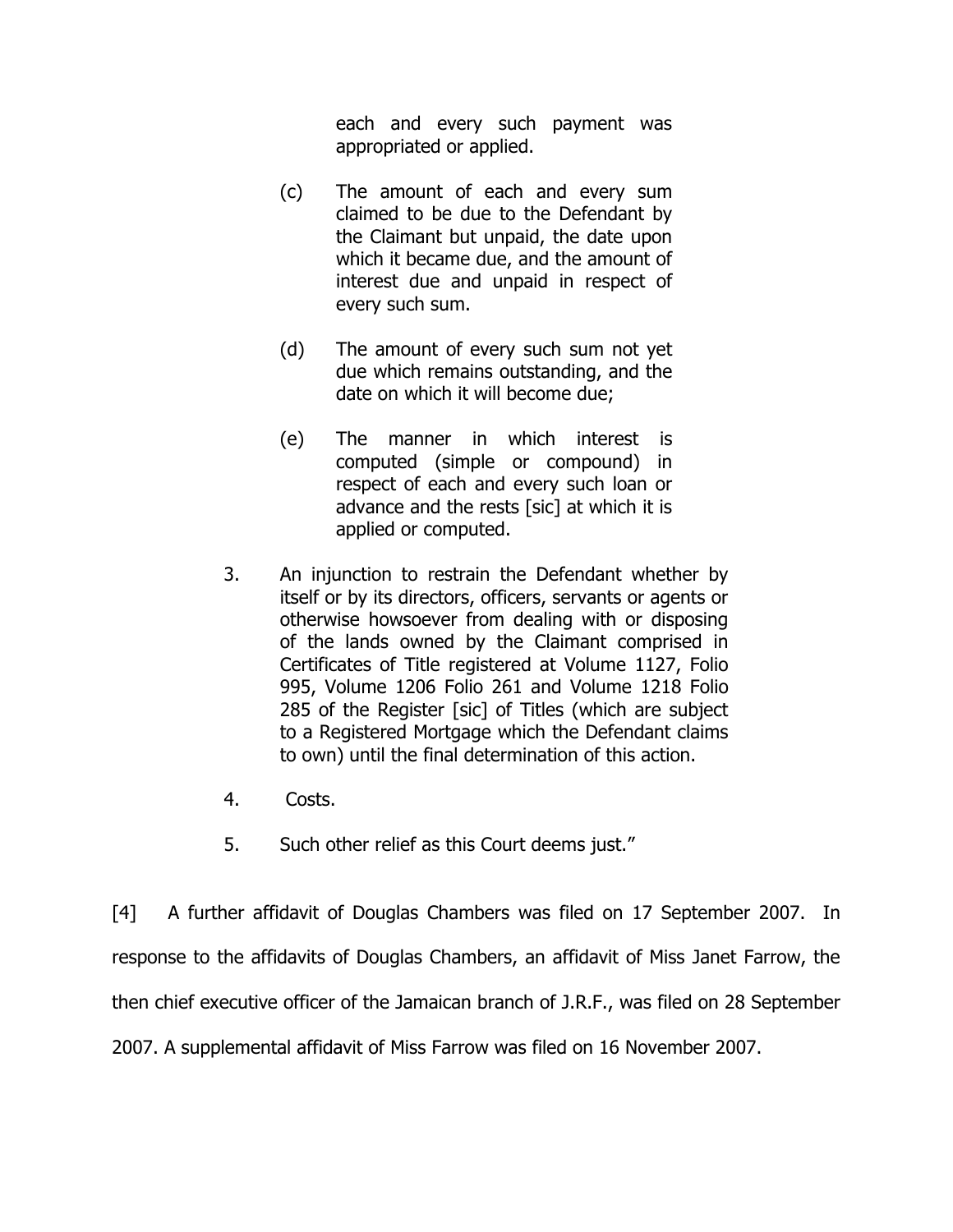[5] On 7 August 2008, Sykes J delivered his judgment after hearing, in chambers, an application for summary judgment made on behalf of Premium Investments, and applications made on behalf of J.R.F. to discharge an injunction and for an extension of time for filing the defence to the date of the filing of Miss Farrow's affidavit of 2B September 2007. Among the orders made by Sykes J was:

> "4. The Affidavits of Janet Farrow filed on September 28, 2007 and November 18, 2007 is [sic] to stand as the defence."

[6] Douglas Chambers died tragically on 21 June 2008 and on 22 July 2008 Miss Sophia Beckford was appointed the liquidator of Premium Investments. In furtherance of the claim filed by Premium Investments, two affidavits, sworn to by her, were filed on 26 and 28 October 2010.

[7] The case came up for trial in chambers before Jones J on 2 November 2010 and, in granting a further adjournment to 25 January 2011, he ordered that "Janet Farrow and Sophia Beckford should be present for cross examination".

[8] On 11 January 2011, by notice of application for court orders, J.R.F. sought a variation of Jones J's order of 2 November 2010, to permit Joseph Gibson IV, J.R.F's president, to be substituted in place of Miss Farrow as the witness for J.R.F. for the purposes of cross-examination. This application was supported by an affidavit of Mr Gibson which was sworn to and filed on that same day. The orders sought and the grounds submitted were as follows: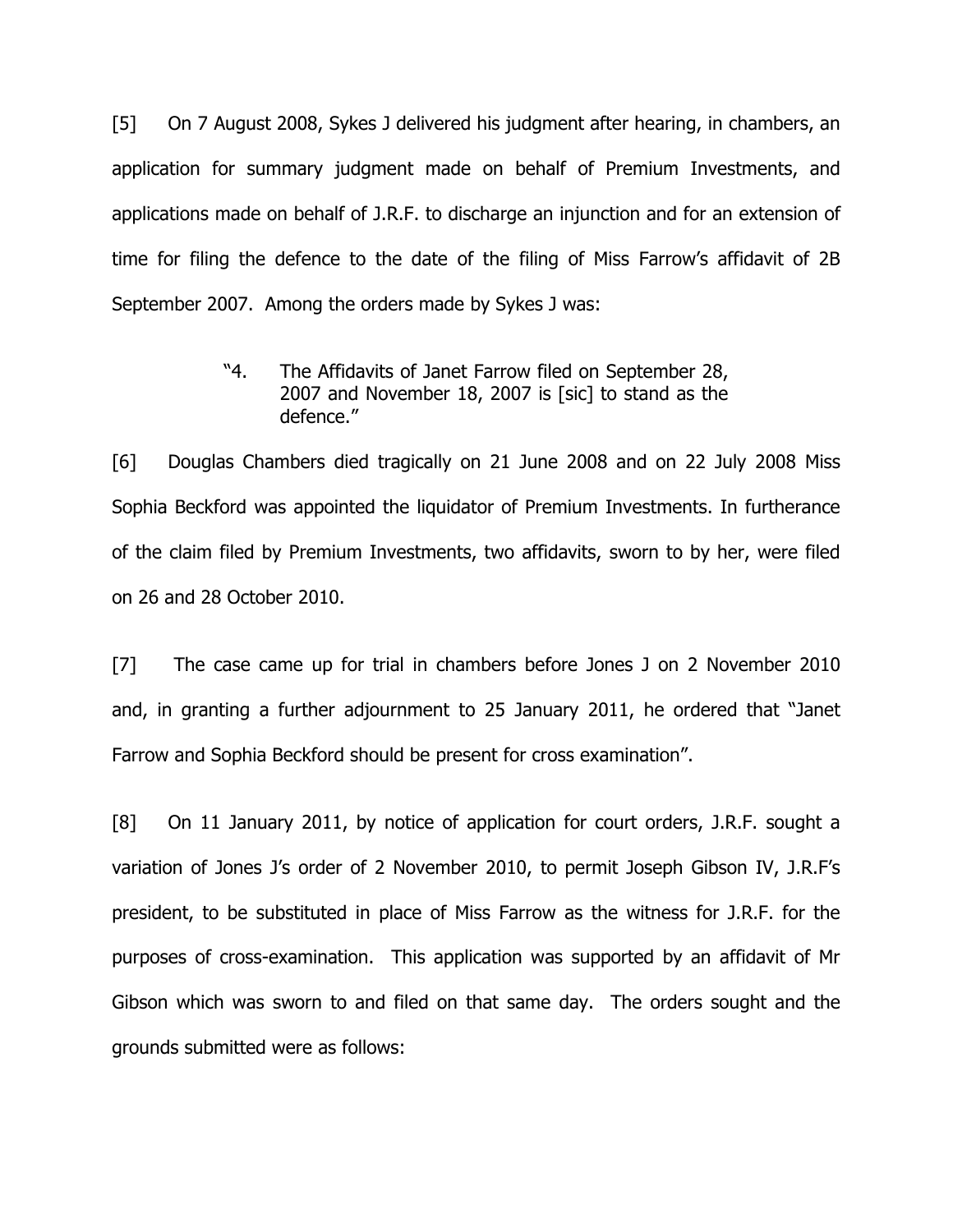- "1. Joseph W. Gibson IV be substituted as the witness for the Defendant in place of Janet Farrow;
- 2. The Order of the Honourable Mr. Justice Jones dated November 2, 2010 requiring Ms. Janet Farrow to be present for cross examination be varied to allow Joseph W. Gibson lV to be cross examined at the trial in substitution for Ms. Janet Farrow;
- 3. The time for service of this application be abridged; and
- 4. There be such further or other relief as to the Court may seem just.

The grounds on which the Defendant/Applicant seeks the order are as follows:

- "a) Ms. Janet Farrow is no longer employed to the Defendant, she has left the jurisdiction and the Defendant has not been able to make contact with her.
- b) It is believed that Ms Farrow is unaware of the Order that she attend for cross examination.
- c) The Claimant will not be prejudiced by an order that Mr. Joseph Gibson IV, President of the Defendant be cross examined on the contents of Ms. Farrow's Affidavits.
- d) The Defendant will be prejudiced if the order being sought is refused.
- e) The overriding objective of the Rules favours the grant of the application as opposed to its refusal."

[9] The application was heard by King J who refused it. No written judgment was produced by King J but the following extract from his notes, which was provided to the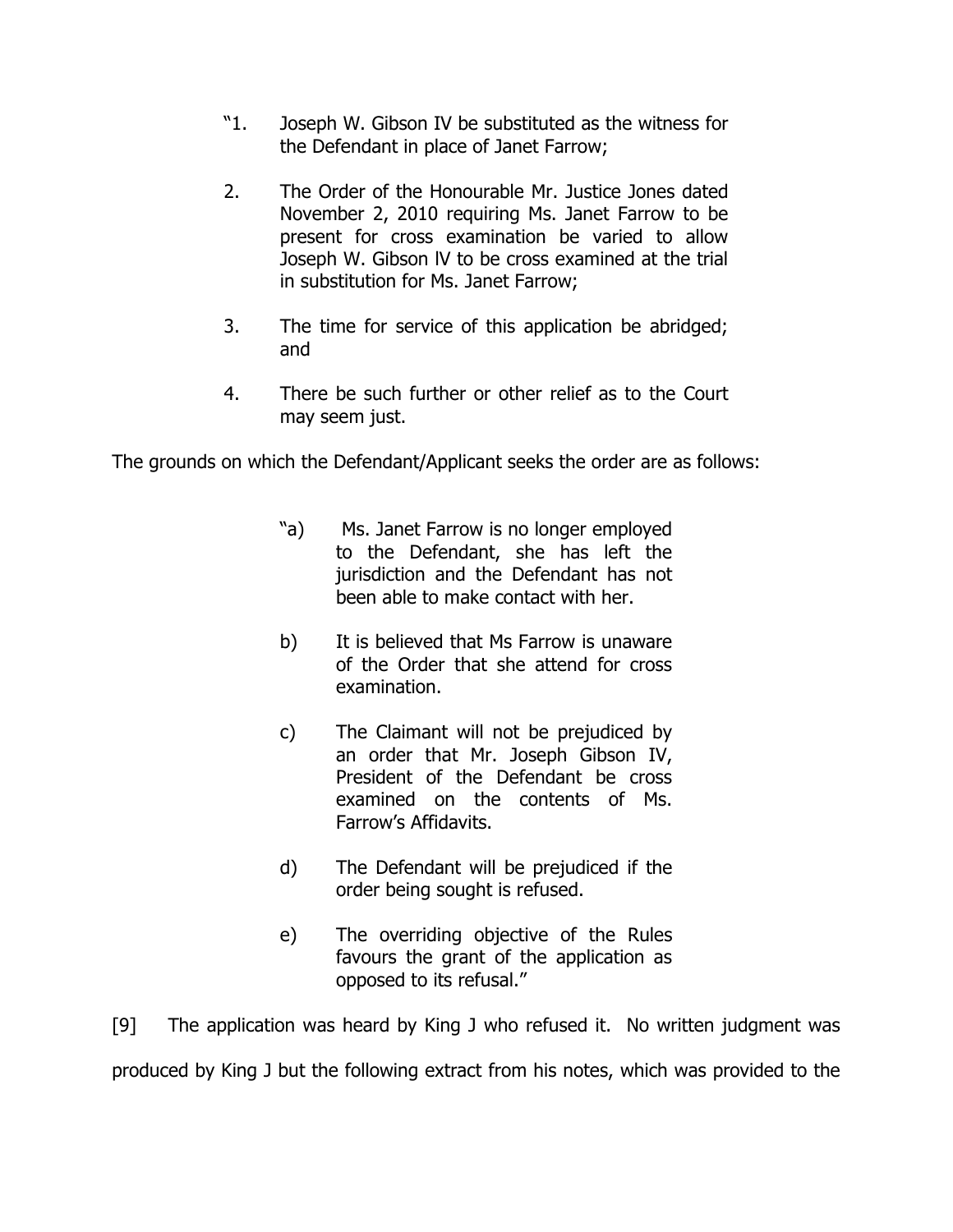court, is of assistance in the determination of whether or not King J exercised his discretion correctly. It states:

> "He explained that Ms. Farrow resigned as CEO of the Defendant with effect from the 29<sup>th</sup> October 2010, and that since she left the island on that date, neither the Defendant nor its Attorney has been able to contact her. No information is supplied as to what efforts have been made to contact her.

> Rule 30.1 of the Civil Procedure Rules (CPR) 2002 in dealing with affidavits, provides that where a deponent does not attend to be cross-examined when ordered by a Court to do so, the affidavit of that deponent may not be used as evidence unless the Court permits. This provision is, no doubt, the reason for this application.

> I have carefully considered the submissions of Counsel for each side. It is noted that no application was filed seeking to adduce the affidavits of Ms. Farrow as hearsay evidence by virtue of the provisions of section 31E of the Evidence Act. Much of the contents of these affidavits were exhibits comprising computer generated documents and/or conclusions drawn from such documents.

> Since those documents have not been made admissible under the provision of section 31(G) of the Evidence Act, neither the documents nor any conclusions drawn from them would be admissible.

> Mr. Gibson ended his affidavit by saying that he is not seeking to add to, vary or contradict any of the facts set out in Ms. Farrow [sic] affidavit. In effect the Defendant seeks to meet the provisions of section 30.1(5) by having Mr. Gibson put in the evidence [sic] Ms. Farrow's affidavits and offer himself to be cross-examined on her evidence-in-chief.

> How would such an exercise afford the Court the opportunity of assessing the credibility of Ms. Farrow or the reliability of what would really be her evidence? To vary the Order of JONES, J in the manner sought would, in my judgment,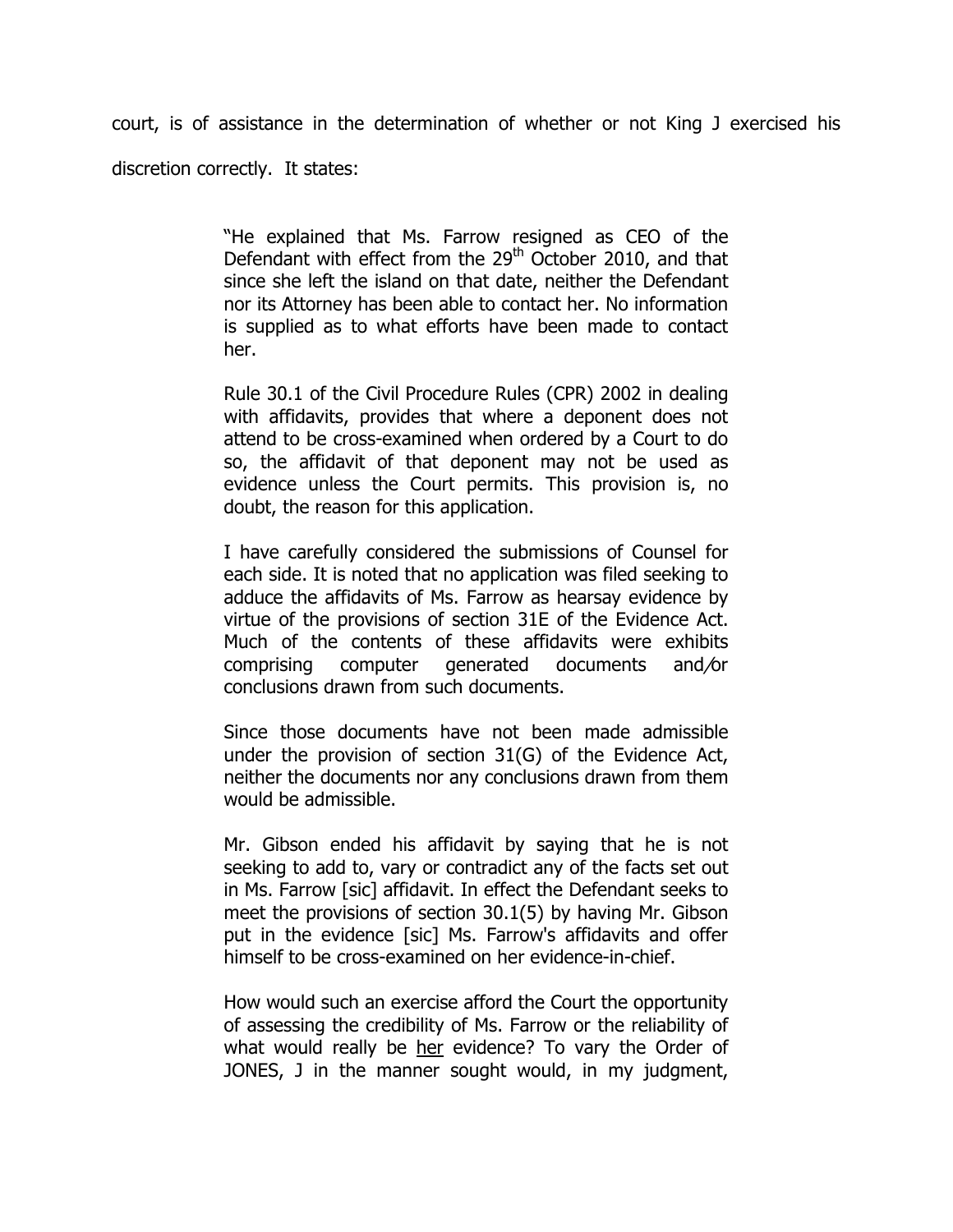defeat the purpose of that Order and severely prejudice the Claimant in the conduct of its case."

[10] It is from this refusal that J.R.F. has appealed relying on the following grounds of appeal:

- "(1) The Learned Judge erred in his assessment of the facts and, in particular, by categorizing the evidence set out in Ms. Farrow's Affidavits as being based upon "computer generated documents", a term which he did not define.
- (2) The Learned Judge erred in his assessment of the evidence contained in Ms. Farrow's Affidavits and wrongfully exercised his discretion on the application to vary the order of the Honourable Mr. Justice Jones seeking the substitution of Mr. Joseph Gibson IV in place of Ms. Janet Farrow as the deponent for cross examination.
- (3) The Learned Judge erred by having failed to have any or any sufficient regard to the consequences of Mr. Joseph Gibson IV having adopted as true and correct the contents of Ms. Farrow's Affidavits, which are based upon the records in the Defendant's possession regarding the Claimant's transactions, the subject of the proceedings.
- (4) The Learned Judge erred in law, misdirected himself and/or incorrectly exercised his discretion in taking into consideration matters relevant to the admissibility of evidence under the Evidence Act or otherwise, when the issue was whether it was procedurally appropriate and just that the Order of Mr. Justice Jones be varied to permit another person who is in custody of the documents revealing the facts that are relevant to the case, to be cross examined thereon.
- (5) The Learned Judge erred in law and in fact in failing to appreciate that once filed, the affidavits on behalf of the parties stands [sic] as their evidence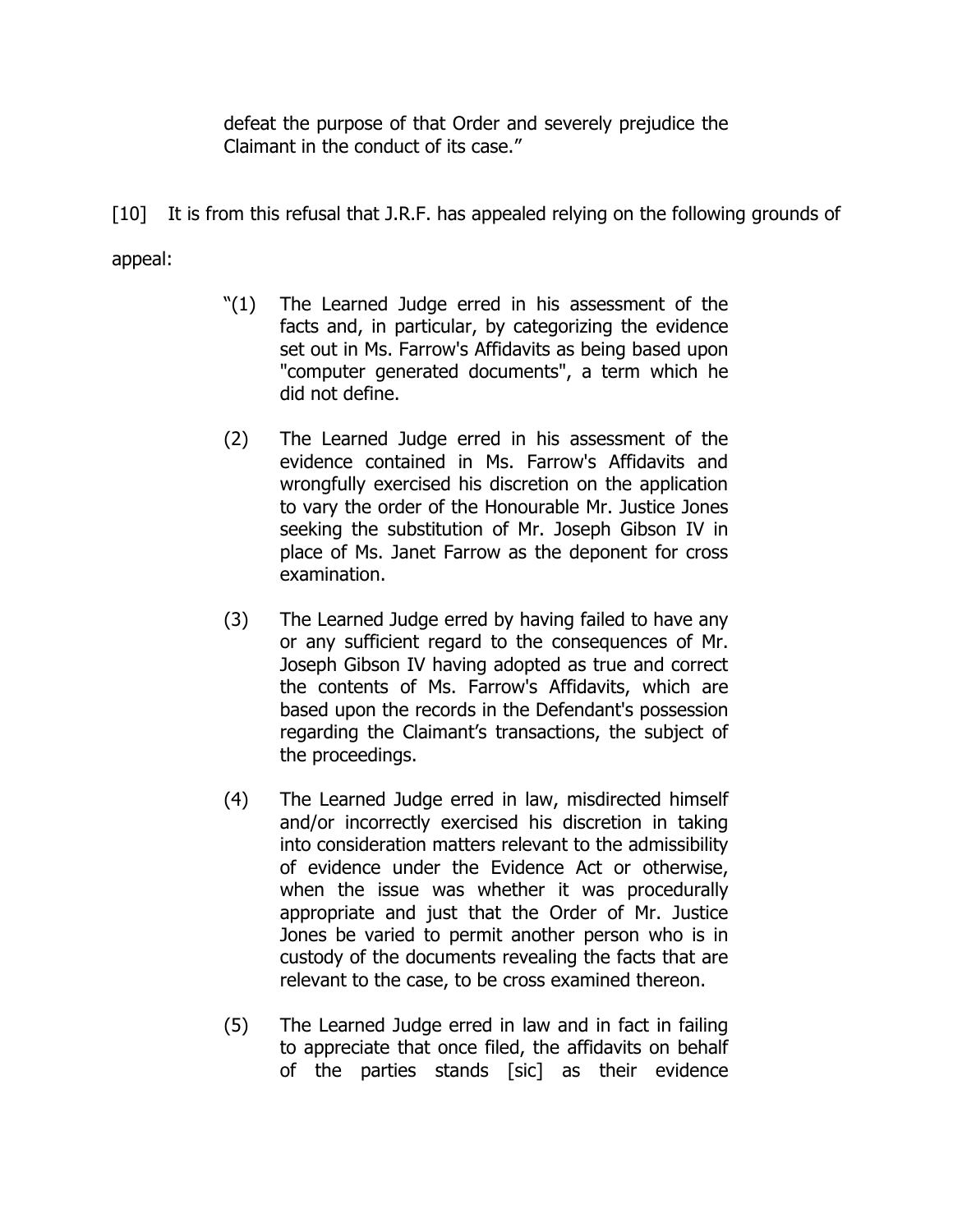notwithstanding that, where ordered by the Court, they may be cross examined thereon.

(6) In all the circumstances, the Learned Judge misdirected himself as to the overriding objective of dealing with cases justly and has, accordingly, effectively deprived the Defendant of the ability to advance its defence without there being any basis in fact or in law to support his having done so."

[11] Before this court, Mr Piper submitted that, Mr Gibson, having stated that he was familiar with the facts as they appear from the correspondence and documentation on J.R.F.'s files, and that he adopted the facts set out in the affidavits of Miss Farrow as true and correct, became eligible to be cross-examined on Miss Farrow's affidavit. This, he also submitted, would cause no prejudice to Premium Investments.

[12] Mr Piper also submitted that, as Sykes J had already ordered that the affidavits of Miss Farrow filed on 28 September 2007 and 16 November 2007 should stand as the defence, a new affidavit could not be substituted. Consequently, the refusal by King J to grant the order sought was tantamount to striking out the defence of J.R.F. in circumstances where no injustice would be done to Premium Investments.

[13] Mr Beswick, in responding to submissions made by Mr Piper, challenged the procedural correctness of the application to have Mr Gibson substituted for Miss Farrow for the purpose of being cross-examined on her affidavit. He submitted that, in order for the affidavit of Miss Farrow to be used in her absence, an application would have to be made to the court under the provisions of section 31E of the Evidence Act and rule 31.1(5) of the Civil Procedure Rules (CPR). Mr Beswick further submitted that as Miss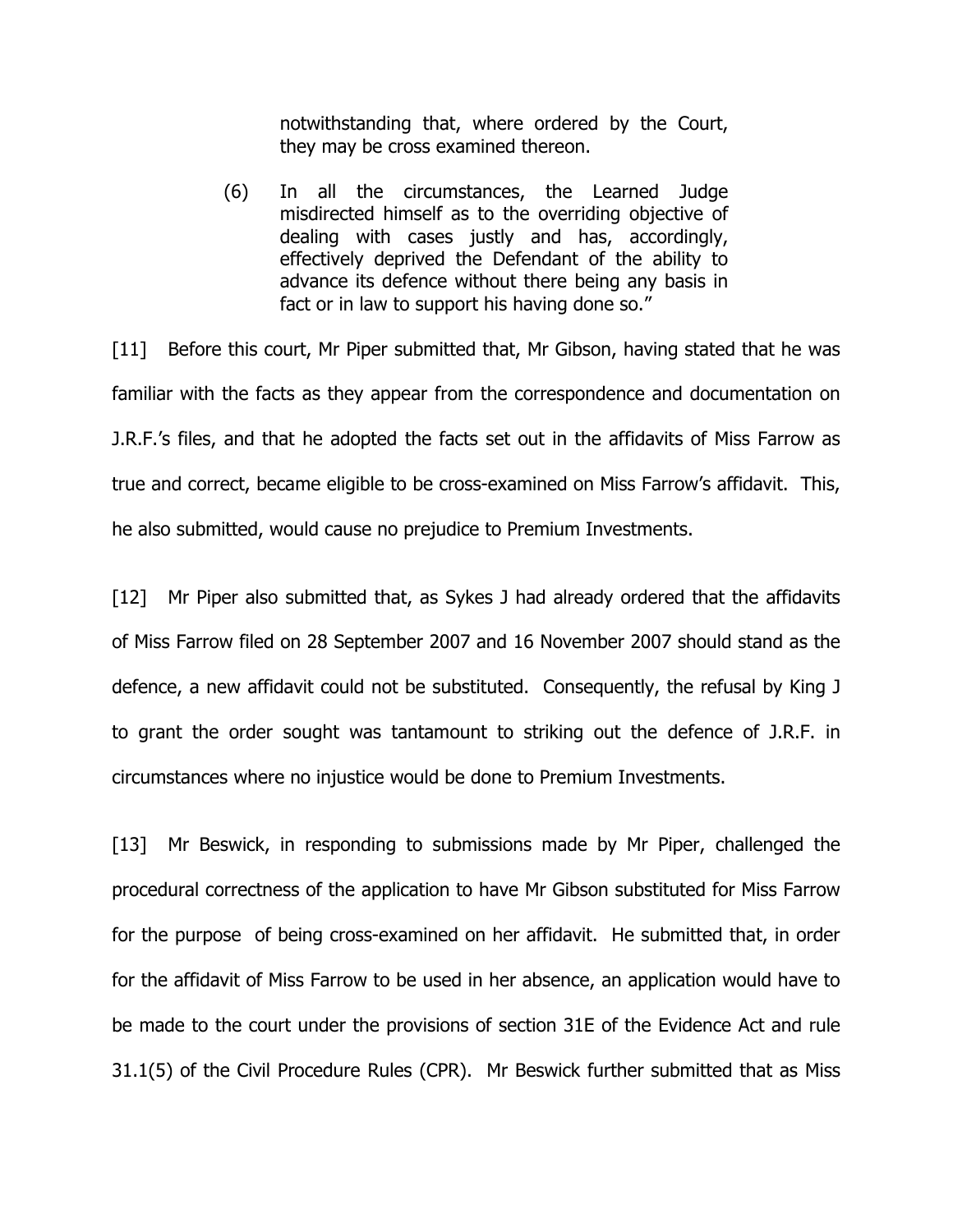Farrow also prepared the statement of account spoken of in her affidavit, Mr Gibson could not speak to the accuracy of this statement.

# Analysis

[14] The use of affidavit evidence in civil proceedings in the Supreme Court is governed by part 30 of the CPR. Rules  $30.1(1)$ ,  $30.1(3)$  and  $30.1(5)$  are pertinent to this case and are as follows:

- 30.1(1) "The court may require or permit evidence to be given by affidavit instead of, or in addition to, oral evidence."
- 30.1(3) "Whenever an affidavit is to be used in evidence, any party may apply to the court for an order requiring the deponent to attend to be cross examined."
- 30.1(5) "Where the deponent does not attend as required by the court order, the affidavit may not be used as evidence unless the court permits."

[15] Jones J, having made the order that Miss Farrow should attend at the trial for the purpose of being cross examined on her affidavit, by virtue of rule 30.1(5) of the CPR, her affidavit could not be used as evidence in her absence without leave of the court. Provision is therefore made under this rule for an application to be made for the affidavit of Miss Farrow to be used as evidence in her absence. No doubt, before granting this application, the court would have to be satisfied that there is a good explanation for her absence. No such application was, however, made and it could not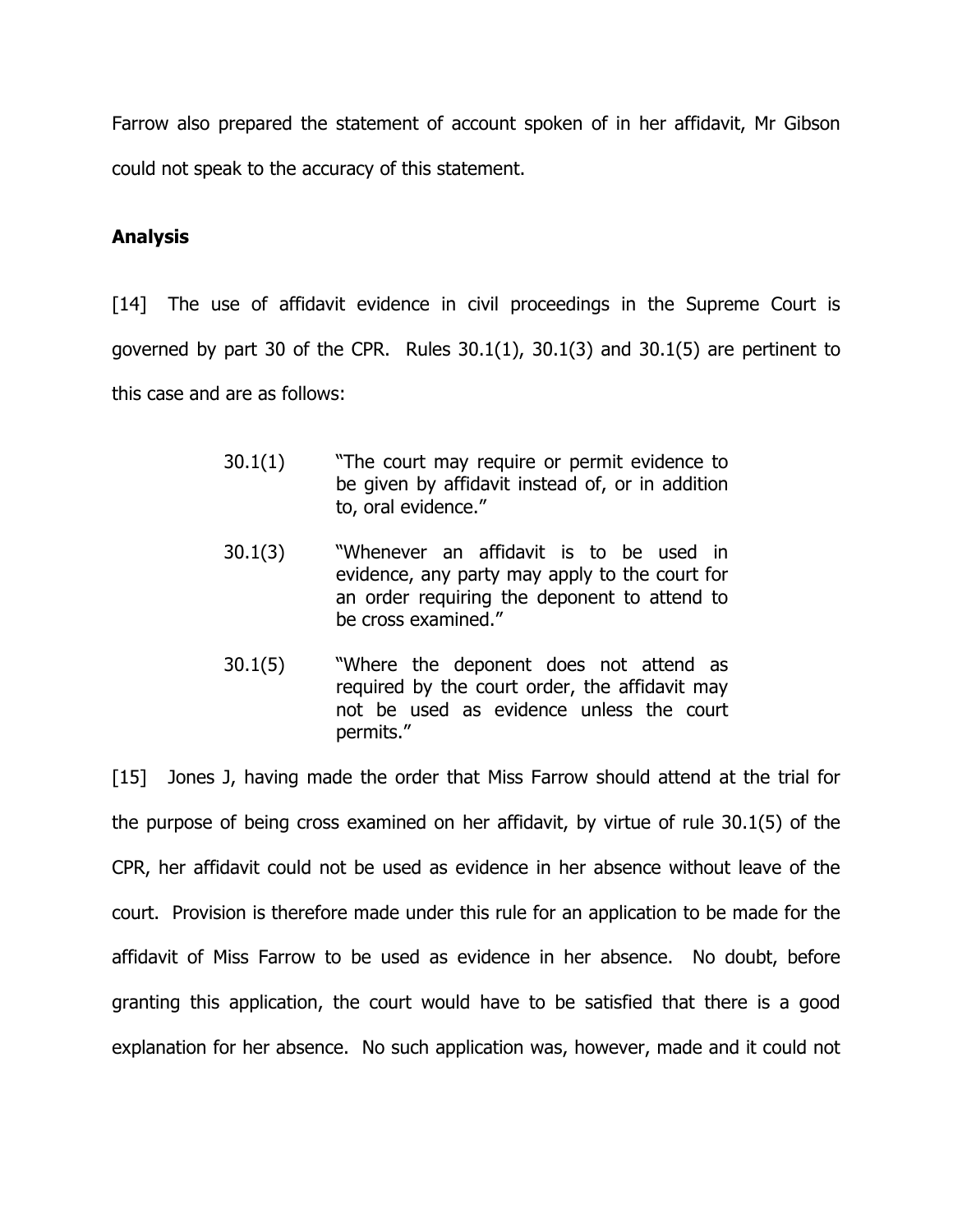be seriously argued that this was what was intended by the notice of application for court orders which was filed on 11 January 2011 on behalf of J.R.F.

[16] One question which arises is this: can a person be substituted as a witness in place of an affiant for the purpose of being cross-examined on the affiant's affidavit? No statutory provision or rule in the CPR permitting such a course has been brought to our attention, neither have I been able to find any.

[17] Section 31E of the Evidence Act also makes provisions for statements to be admitted in evidence in the absence of the maker of the statement. Section 31E states:

- "(1) Subject to section 31G, in any civil proceedings, a statement made, whether orally or in a document or otherwise, by any person (whether called as a witness in those proceedings or not) shall subject to this section, be admissible as evidence of any facts stated therein of which direct oral evidence by him would be admissible.
- $(2)$  …
- (3) …
- (4) The party intending to tender the statement in evidence shall not be obliged to call, as a witness, the person who made the statement if it is proved to the satisfaction of the court that such person -
	- (a) is dead;
	- (b) is unfit, by reason of his bodily or mental condition, to attend as a witness;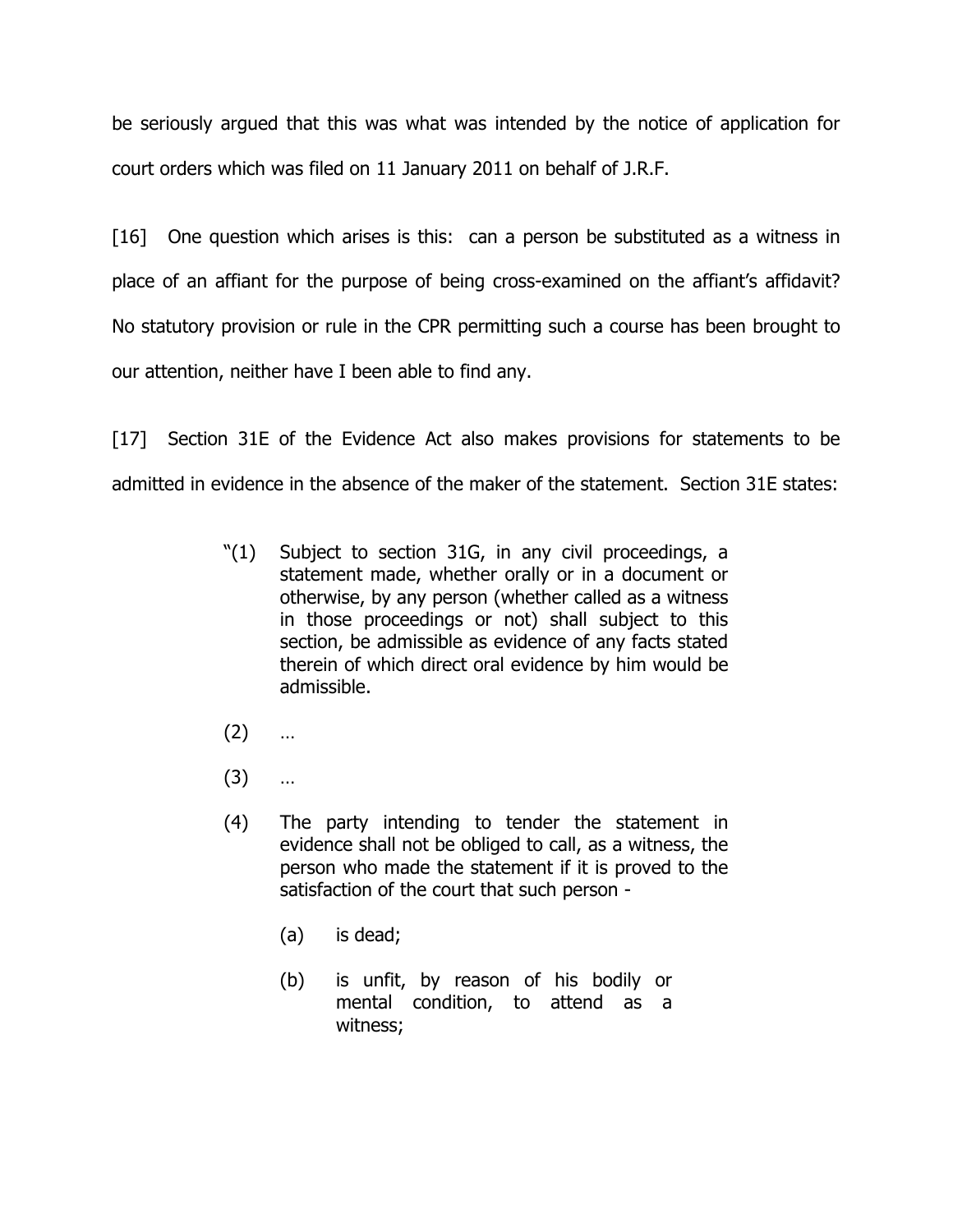- (c) is outside of Jamaica and it is not reasonably practicable to secure his attendance;
- (d) cannot be found after all reasonable steps have been taken to find him; or
- (e) is kept away from the proceedings by threats of bodily harm."

[18] Section 31E of the Evidence Act, like rule 30.1(5) of the CPR provides for the use of a statement as evidence in the absence of the maker of the statement. Significantly, none of the provisions in rule 31.1 of the CPR or section 31E of the Evidence Act sanctions or even addresses the substitution of a witness for the purpose of being cross-examined relative to the contents of the statement of another.

[19] Mr Piper has argued that the affidavits of Miss Farrow, having been used as evidence in interlocutory proceedings, are not subject to the provisions of section 31E of the Evidence Act. I cannot agree with this submission, but instead, agree with the submission of Mr Beswick that for the purposes of the trial, the affidavit of Miss Farrow does not become evidence unless Miss Farrow attends court or, in her absence, (the court so permits). This position is clearly borne out by the provisions of rule 30.1(5) of the CPR.

[20] Even if the court could allow a person to be substituted for the purpose of being cross-examined on the affidavit of another, could the court in this case, properly exercise its discretion in that way, bearing in mind that the purpose of crossexamination is to test the credibility and reliability of the affiant? To answer this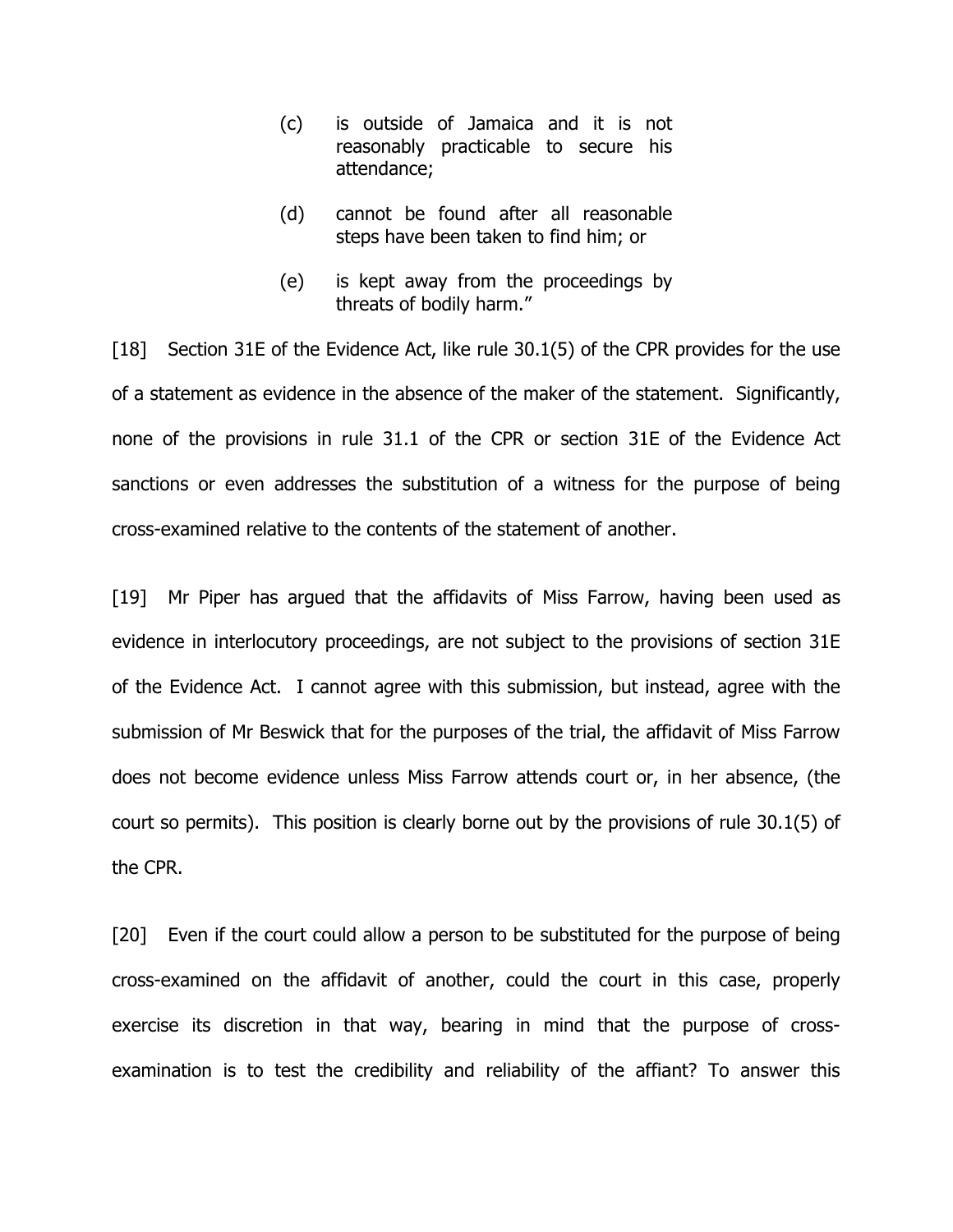question, one must examine the affidavits of Miss Farrow. Her affidavit which was filed on 28 September 2007 was in response to the affidavits of Mr Chambers and spoke of matters within her personal knowledge, her examination of documents numbering in excess of 50 and the conclusions drawn and opinion formed as a result of these examinations. Most importantly, she exhibited what she described as a detailed statement of Premium Investments' account with J.R.F. She did not, however, state who prepared this account or how it was prepared. Serious questions may therefore arise as to the admissibility and reliability of this account which, in light of what is sought in the claim, would be crucial to the outcome of the case. In my view, based on the contents of Miss Farrow's affidavit, she, and she alone, would be able to give any explanation which would be requested during cross-examination.

[21] During arguments before this court, the following cases were referred to:

- (1) Infields Ltd v Rosen [1939] 1 All ER 121
- (2) Ozzard-Low v Ozzard-Low and Wonham [1953] 2 All ER 550
- (3) Rover International Ltd and Others v Cannon Films Sales Ltd [1987] 1 WLR 1597
- (4) In re Konigsberg (A Bankrupt) Ex parte Trustee of the Property of the Bankrupt v Konigsberg and Others [1989] 1WLR 1257

I do not find any of these authorities very helpful as they dealt with the admissibility of statements.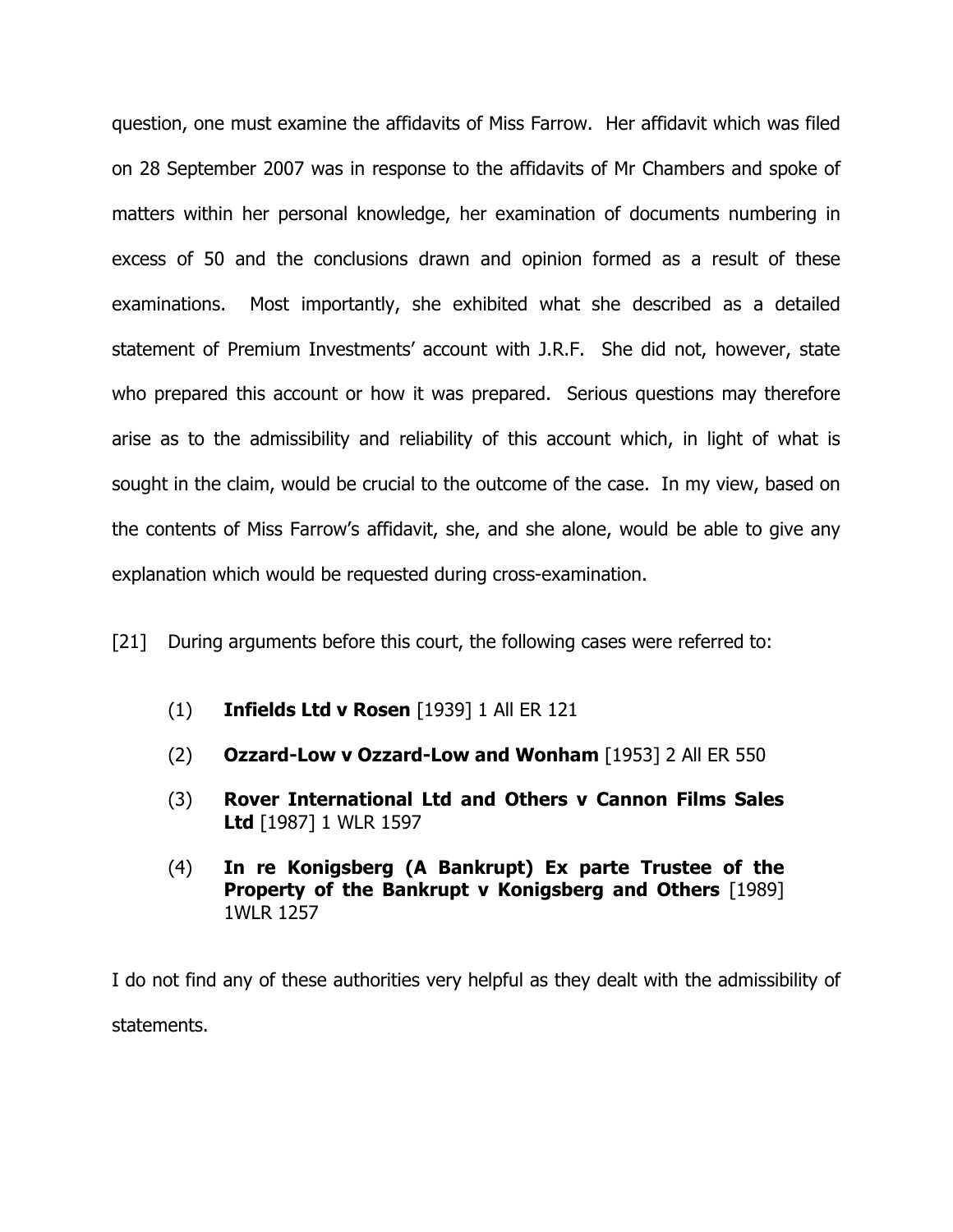[22] Mr Piper, in asserting that the decision of King J went against the overriding objective of the CPR relied on a statement of Cooke JA in **RBTT Bank Jamaica Ltd v** 

# YP Seaton, Earthcrane Haulage Limited and YP Seaton & Associates Company

Limited, SCCA No 107/2007. At page 26, paragraph 20 of his judgment, Cooke JA stated:

> "Before I depart from this case, I wish to say, that there were submissions as to the overriding objective of the C.P.R and various rules calculated to achieve the aim of dealing justly with cases. The learned trial judge also dealt with this. However, in the instant case the central issue was whether or not the learned trial judge properly exercised his discretion. If he did not, it is impossible to say that the case was dealt with justly."

In that case what was in issue was an application to replace the stipulation for a witness statement by a witness summary. What was requested in the instant case was far more contentious and for which neither statute nor the CPR provided.

[23] I cannot agree with the submission by Mr Piper that, Jones J by virtue of his order requiring Miss Beckford to attend at the trial for the purpose of cross-examination was in essence allowing her to be cross-examined on the affidavit of Mr Chambers. Although in her first affidavit, Miss Beckford stated that she adopted what was said in the affidavits of Mr Chambers, she spoke to what she had done and the order of Jones J could only mean that she should be cross-examined on the contents of her affidavits.

[24] The other complaint made by Mr Piper was that the decision of King J was tantamount to striking out the defence of J.R.F. I cannot agree with this submission as there were other avenues which could have been pursued in having the defence